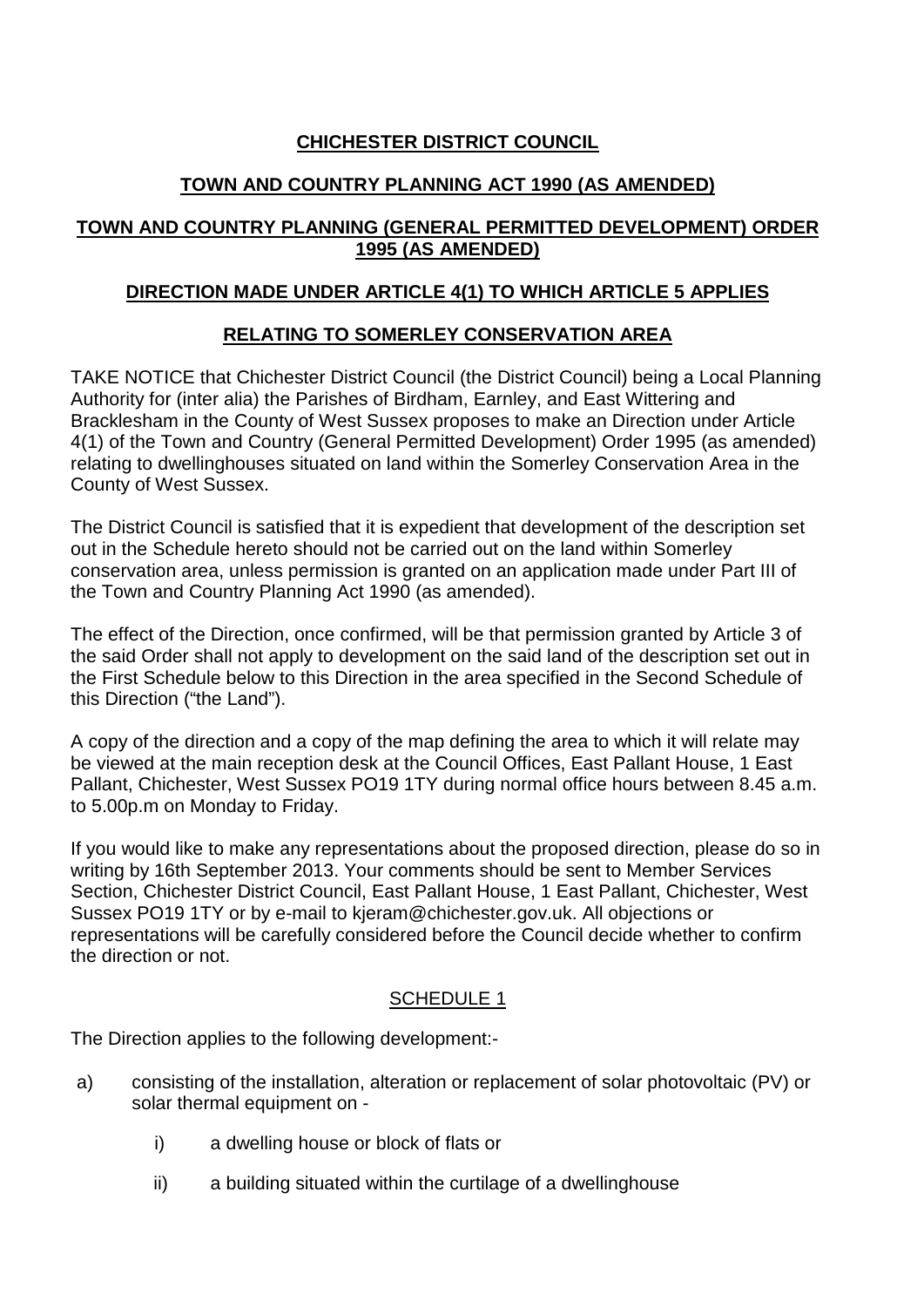where the part of the building on which the equipment is located fronts a relevant location being development comprised within Class A, Part 40 of Schedule 2 to the said Order and not being development comprised within any other Class

Note: Under Article 6(10) "relevant location" means a highway, open space or waterway.

### SCHEDULE 2

All dwellinghouses situated within the Somerley Conservation Area shown edged with a thick black line on the attached Plan.

Dated this 15th day of August 2013.

East Pallant House, 1 East Pallant, Chichester, West Sussex P019 1TY **SIGNED** 

Principal Solicitor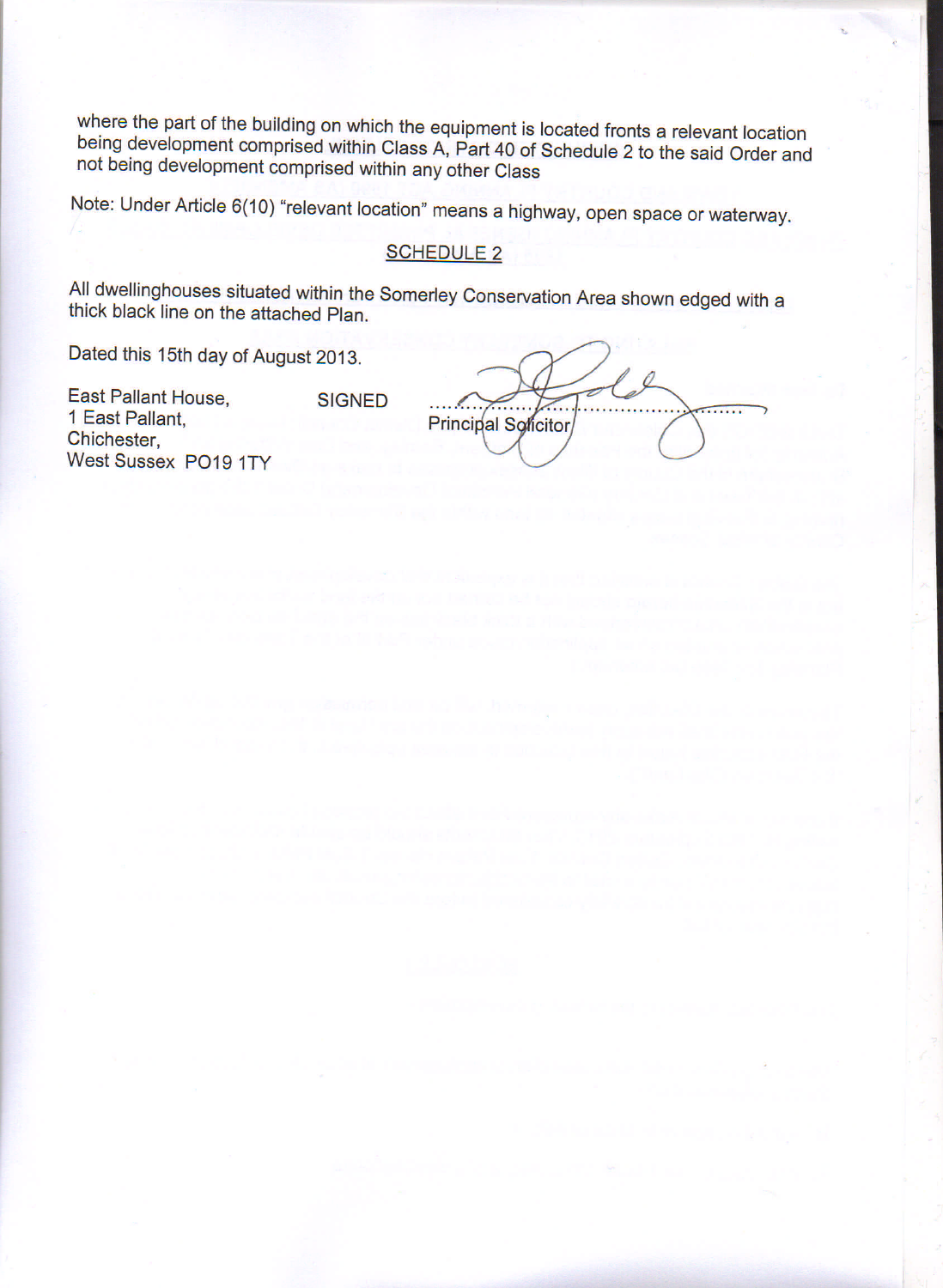

# **Somerley Conservation Area**

Direction under Article 4 of the Town and Country (General Permitted Development) Order 1995 (as amended)

# **Legend**

Article 4 Direction Extent



© Crown copyright and database rights 2013 N<br>
Ordnance Survey<br>
Ordnance Survey<br>
100018803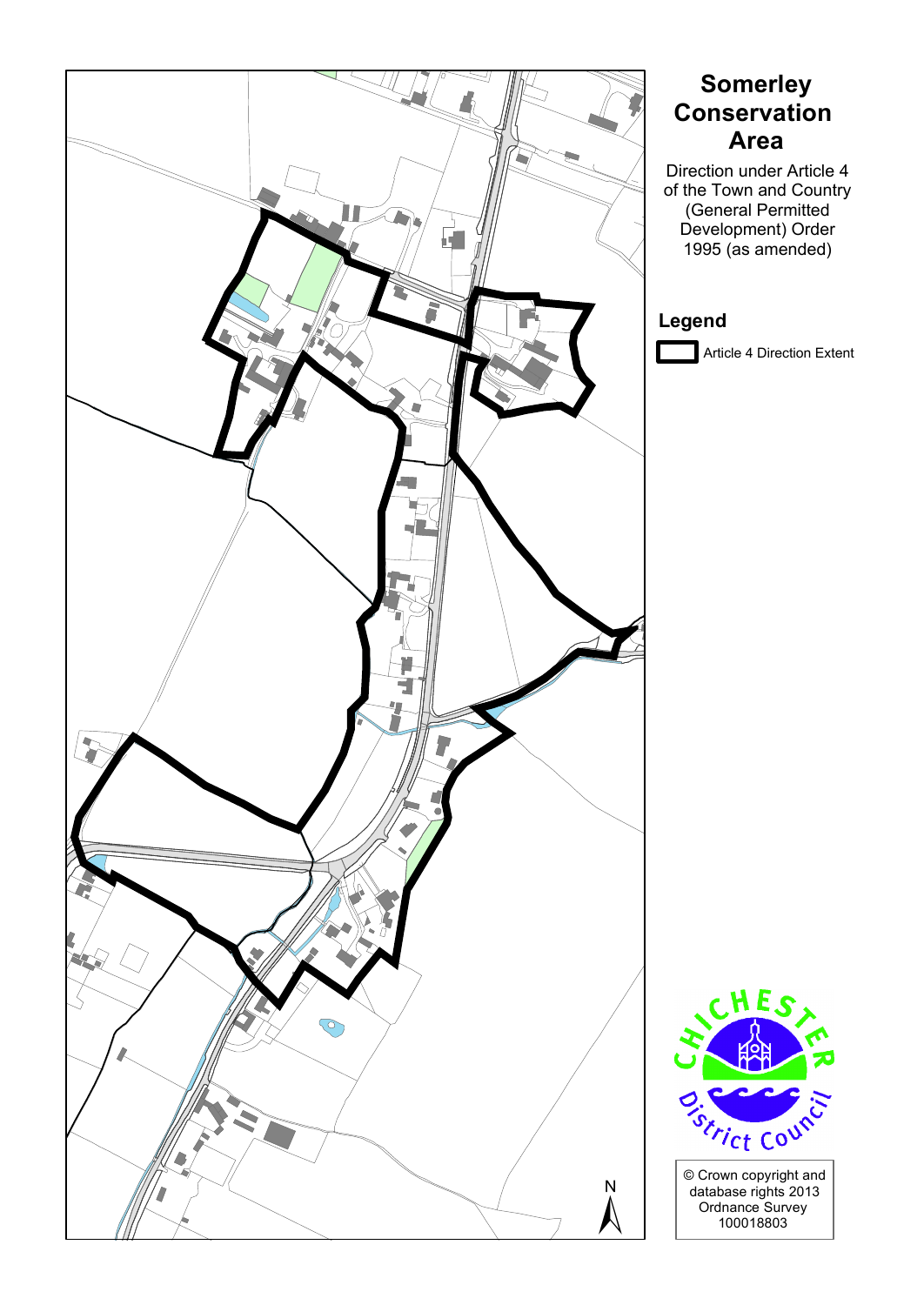### **TOWN AND COUNTRY PLANNING** (GENERAL PERMITTED DEVELOPMENT) ORDER 1995 (AS AMENDED)

# DIRECTION MADE UNDER ARTICLE 4(1) TO WHICH ARTICLE 5 APPLIES

## RELATING TO SOMERLEY CONSERVATION AREA

WHEREAS the Chichester District Council being the appropriate Local Planning Authority within the meaning of Article 4(4) of the Town and Country Planning (General Permitted Development) Order 1995 (as amended), is satisfied that it is expedient that development of the description set out in the Schedule hereto should not be carried out on the land within Somerley Conservation Area shown edged with a thick black line on the attached plan, unless permission therefore is granted on an application made under Part III of the Town and Country Planning Act 1990 (as amended)

NOW THEREFORE the said Council in pursuance of the powers conferred upon it by Article 4(1) of the Town and Country Planning (General Permitted Development) Order 1995 hereby direct that the permission granted by Article 3 of the said Order shall not apply to development on the said land of the description set out in the First Schedule below to this Direction in the area specified in the Second Schedule to this Direction ("the land").

### **FIRST SCHEDULE**

Consisting of the installation, alteration or replacement of solar photovoltaic (PV) or solar thermal equipment on -

- $i)$ a dwelling house or block of flats or
- a building situated within the curtilage of a dwellinghouse  $\mathbf{ii}$

where the part of the building on which the equipment is to be located fronts a relevant location being development comprised within Class A, Part 40 of Schedule 2 to the said Order and not being development comprised within any other Class

Note Under Article 6(10) "relevant location" means a highway, open space or waterway.

#### **SECOND SCHEDULE**

All dwellinghouses situated within the Somerley Conservation Area.

DATED this 12th day of August 2013

THE COMMON SEAL of the CHICHESTER DISTRICT COUNCIL was hereunto affixed in the presence of

Authorised Signatory